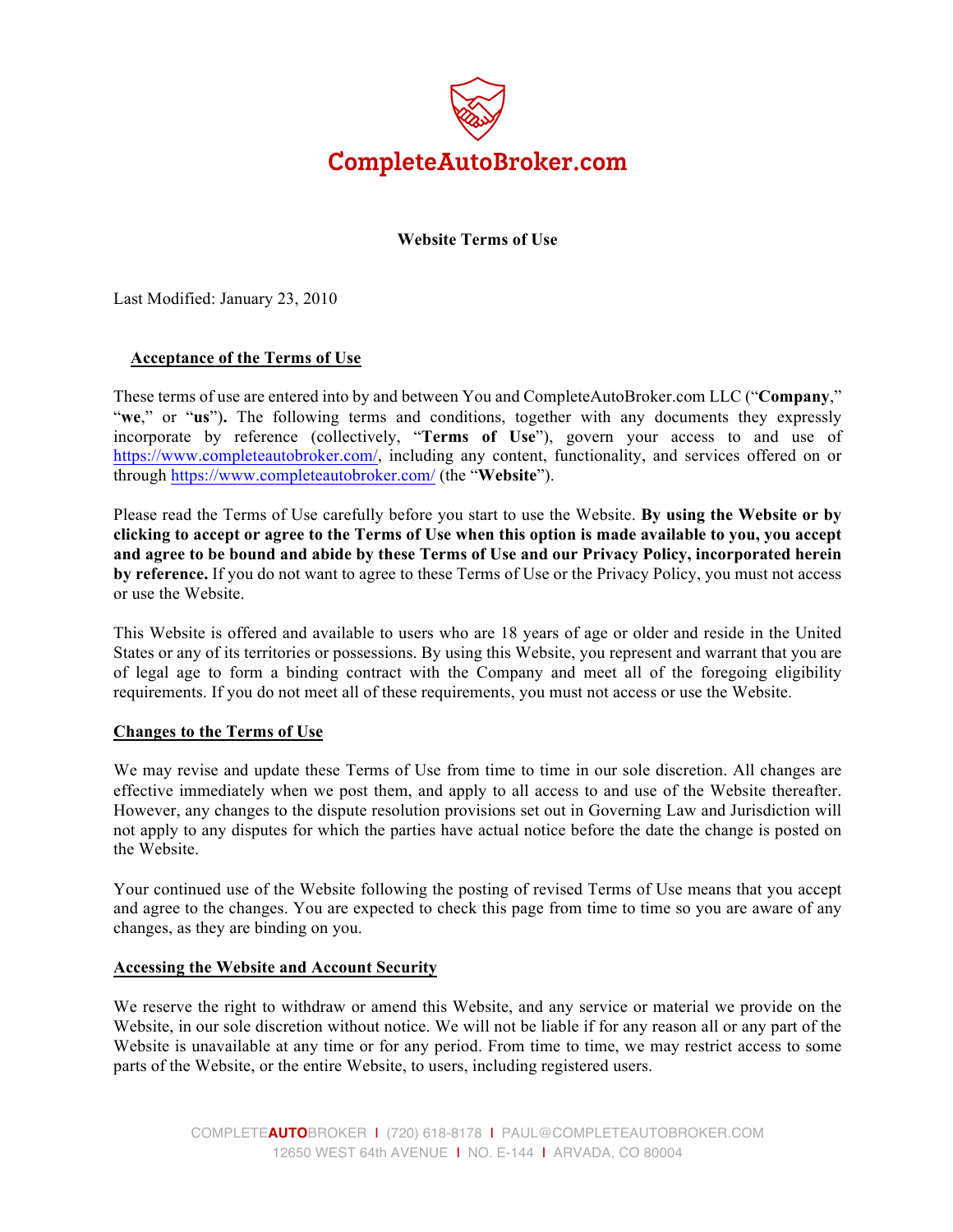You are responsible for both:

- Making all arrangements necessary for you to have access to the Website.
- Ensuring that all persons who access the Website through your internet connection are aware of these Terms of Use and comply with them.

To access the Website or some of the resources it offers, you may be asked to provide certain registration details or other information. It is a condition of your use of the Website that all the information you provide on the Website is correct, current, and complete. You agree that all information you provide to register with this Website or otherwise, including, but not limited to, through the use of any interactive features on the Website, is governed by our Privacy Policy, and you consent to all actions we take with respect to your information consistent with our Privacy Policy.

If you choose, or are provided with, a user name, password, or any other piece of information as part of our security procedures, you must treat such information as confidential, and you must not disclose it to any other person or entity. You also acknowledge that your account is personal to you and agree not to provide any other person with access to this Website or portions of it using your user name, password, or other security information. You agree to notify us immediately of any unauthorized access to or use of your user name or password or any other breach of security. You also agree to ensure that you exit from your account at the end of each session. You should use particular caution when accessing your account from a public or shared computer so that others are not able to view or record your password or other personal information.

We have the right to disable any user name, password, or other identifier, whether chosen by you or provided by us, at any time in our sole discretion for any or no reason, including if, in our opinion, you have violated any provision of these Terms of Use.

### **Intellectual Property Rights**

The Website and its entire contents, features, and functionality (including but not limited to all information, software, text, displays, images, video, and audio, and the design, selection, and arrangement thereof) are owned by the Company, its licensors, or other providers of such material and are protected by United States and international copyright, trademark, patent, trade secret, and other intellectual property or proprietary rights laws.

These Terms of Use permit you to use the Website for your personal, non-commercial use only. You must not reproduce, distribute, modify, create derivative works of, publicly display, publicly perform, republish, download, store, or transmit any of the material on our Website, except as follows:

- Your computer may temporarily store copies of such materials in RAM incidental to your accessing and viewing those materials.
- You may store files that are automatically cached by your Web browser for display enhancement purposes.
- You may print one copy of a reasonable number of pages of the Website for your own personal, noncommercial use and not for further reproduction, publication, or distribution.
- If we provide desktop, mobile, or other applications for download, you may download a single copy to your computer or mobile device solely for your own personal, non-commercial use, provided you agree to be bound by our end user license agreement for such applications.
- If we provide social media features, such as at Facebook, Twitter, LinkedIn, and Instagram, with certain content, you may take such actions as are enabled by such features.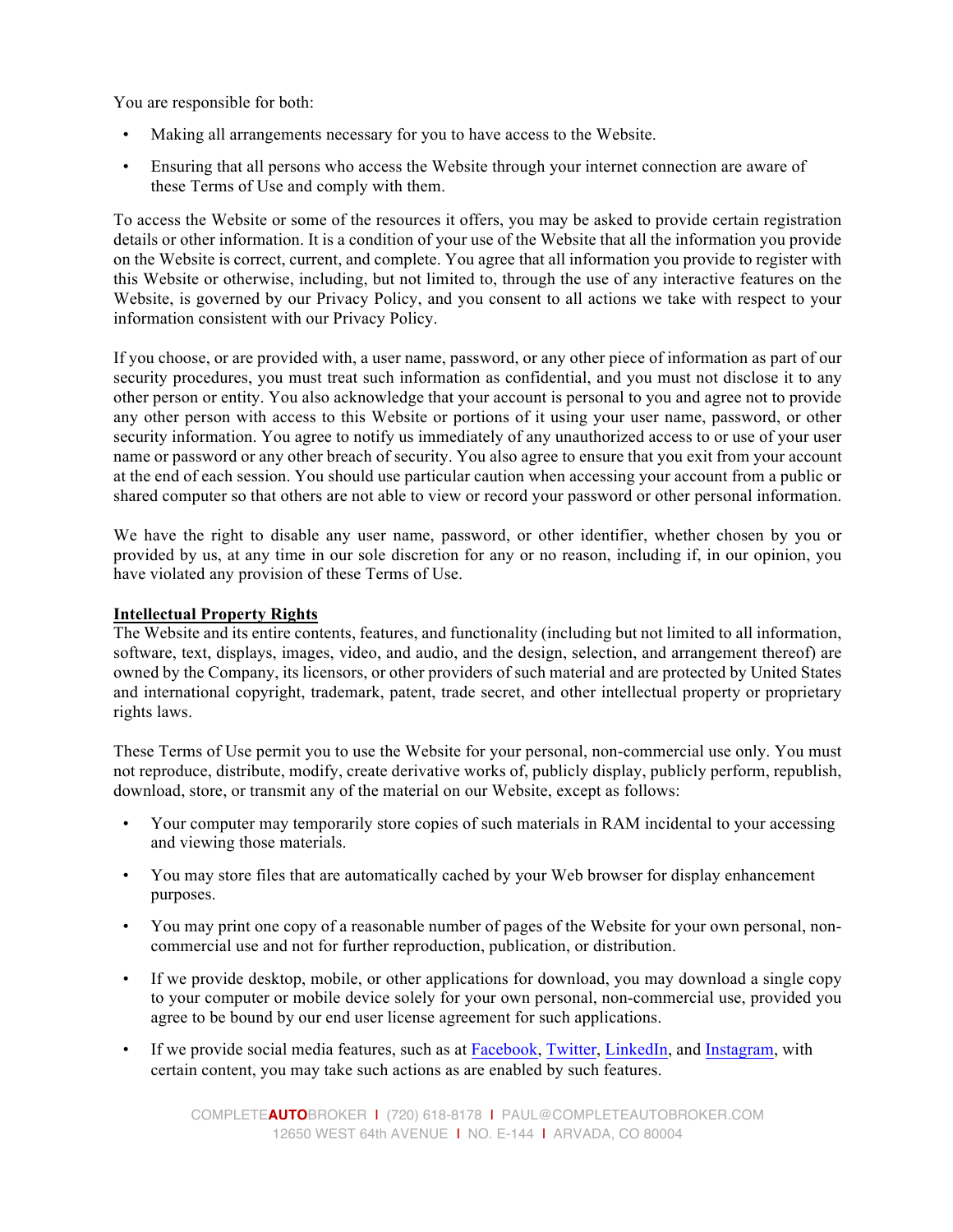You must not:

- Modify copies of any materials from this site.
- Use any illustrations, photographs, video or audio sequences, or any graphics separately from the accompanying text.
- Delete or alter any copyright, trademark, or other proprietary rights notices from copies of materials from this site.

You must not access or use for any commercial purposes any part of the Website or any services or materials available through the Website.

If you wish to make any use of material on the Website other than that set out in this section, please address your request to: Paul@CompleteAutoBroker.com.

If you print, copy, modify, download, or otherwise use or provide any other person with access to any part of the Website in breach of the Terms of Use, your right to use the Website will stop immediately and you must, at our option, return or destroy any copies of the materials you have made. No right, title, or interest in or to the Website or any content on the Website is transferred to you, and all rights not expressly granted are reserved by the Company. Any use of the Website not expressly permitted by these Terms of Use is a breach of these Terms of Use and may violate copyright, trademark, and other laws.

## **Trademarks**

The Company name, the terms CompleteAutoBroker, the Company logo, and all related names, logos, product and service names, designs, and slogans are trademarks of the Company or its affiliates or licensors. You must not use such marks without the prior written permission of the Company. All other names, logos, product and service names, designs, and slogans on this Website are the trademarks of their respective owners.

## **Prohibited Uses**

You may use the Website only for lawful purposes and in accordance with these Terms of Use. You agree not to use the Website:

- In any way that violates any applicable federal, state, local, or international law or regulation (including, without limitation, any laws regarding the export of data or software to and from the US or other countries).
- For the purpose of exploiting, harming, or attempting to exploit or harm minors in any way by exposing them to inappropriate content, asking for personally identifiable information, or otherwise.
- To transmit, or procure the sending of, any advertising or promotional material, including any "junk mail," "chain letter," "spam," or any other similar solicitation.
- To impersonate or attempt to impersonate the Company, a Company employee, another user, or any other person or entity (including, without limitation, by using email addresses associated with any of the foregoing).
- To engage in any other conduct that restricts or inhibits anyone's use or enjoyment of the Website, or which, as determined by us, may harm the Company or users of the Website, or expose them to liability.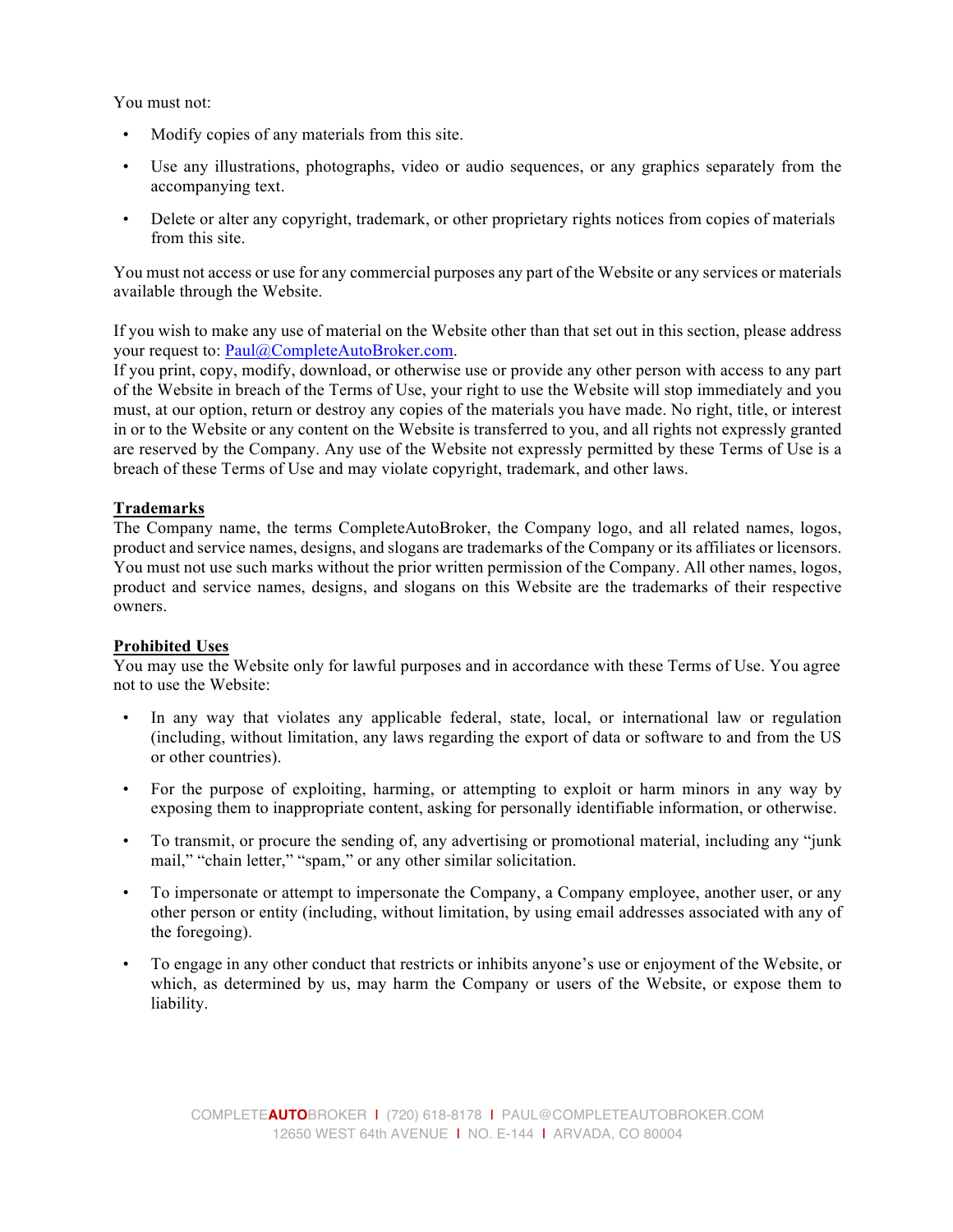Additionally, you agree not to:

- Use the Website in any manner that could disable, overburden, damage, or impair the site or interfere with any other party's use of the Website, including their ability to engage in real time activities through the Website.
- Use any robot, spider, or other automatic device, process, or means to access the Website for any purpose, including monitoring or copying any of the material on the Website.
- Use any manual process to monitor or copy any of the material on the Website, or for any other purpose not expressly authorized in these Terms of Use, without our prior written consent.
- Use any device, software, or routine that interferes with the proper working of the Website.
- Introduce any viruses, Trojan horses, worms, logic bombs, or other material that is malicious or technologically harmful.
- Attempt to gain unauthorized access to, interfere with, damage, or disrupt any parts of the Website, the server on which the Website is stored, or any server, computer, or database connected to the Website.
- Attack the Website via a denial-of-service attack or a distributed denial-of-service attack.
- Otherwise attempt to interfere with the proper working of the Website.

# **User Contributions**

The Website may contain message boards, chat rooms, personal web pages or profiles, forums, bulletin boards, and other interactive features (collectively, "**Interactive Services**") that allow users to post, submit, publish, display, or transmit to other users or other persons (hereinafter, "**post**") content or materials (collectively, "**User Contributions**") on or through the Website.

All User Contributions must comply with the Content Standards set out in these Terms of Use.

Any User Contribution you post to the site will be considered non-confidential and non-proprietary. By providing any User Contribution on the Website, you grant us and our affiliates and service providers, and each of their and our licensees, successors, and assigns the right to use, reproduce, modify, perform, display, distribute, and otherwise disclose to third parties any such material for any purpose.

You represent and warrant that:

- You own or control all rights in and to the User Contributions and have the right to grant the license granted above to us and our affiliates and service providers, and each of their and our licensees, successors, and assigns.
- All of your User Contributions do and will comply with these Terms of Use.

You understand and acknowledge that you are responsible for any User Contributions you submit or contribute, and you, not the Company, have full responsibility for such content, including its legality, reliability, accuracy, and appropriateness.

We are not responsible or liable to any third party for the content or accuracy of any User Contributions posted by you or any other user of the Website.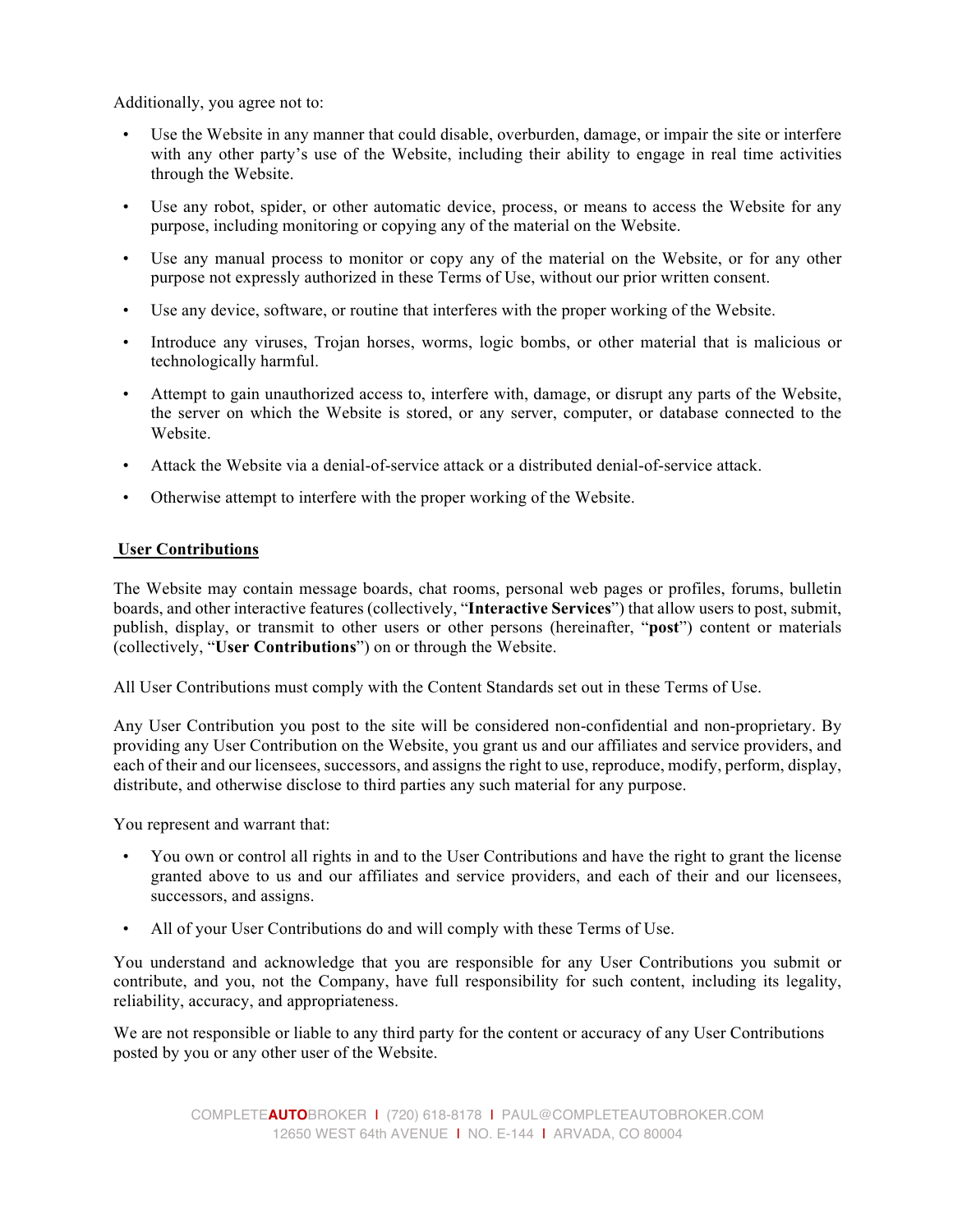## **Reliance on Information Posted**

The information presented on or through the Website is made available solely for general information purposes. We do not warrant the accuracy, completeness, or usefulness of this information. Any reliance you place on such information is strictly at your own risk. We disclaim all liability and responsibility arising from any reliance placed on such materials by you or any other visitor to the Website, or by anyone who may be informed of any of its contents.

This Website may include content provided by third parties, including materials provided by other users, bloggers, and third-party licensors, syndicators, aggregators, and/or reporting services. All statements and/or opinions expressed in these materials, and all articles and responses to questions and other content, other than the content provided by the Company, are solely the opinions and the responsibility of the person or entity providing those materials. These materials do not necessarily reflect the opinion of the Company. We are not responsible, or liable to you or any third party, for the content or accuracy of any materials provided by any third parties.

## **Changes to the Website**

We may update the content on this Website from time to time, but its content is not necessarily complete or up-to-date. Any of the material on the Website may be out of date at any given time, and we are under no obligation to update such material.

### **Information About You and Your Visits to the Website**

All information we collect on this Website is subject to our Privacy Policy. By using the Website, you consent to all actions taken by us with respect to your information in compliance with the Privacy Policy.

### **Online Purchases and Other Terms and Conditions**

All purchases through our site or other transactions for the sale of goods formed through the Website, or resulting from visits made by you, are governed by our Terms of Sale, which are hereby incorporated into these Terms of Use.

Additional terms and conditions may also apply to specific portions, services, or features of the Website. All such additional terms and conditions are hereby incorporated by this reference into these Terms of Use.

#### **Linking to the Website and Social Media Features**

You may link to our homepage, provided you do so in a way that is fair and legal and does not damage our reputation or take advantage of it, but you must not establish a link in such a way as to suggest any form of association, approval, or endorsement on our part.

This Website may provide certain social media features that enable you to:

- Link from your own or certain third-party websites to certain content on this Website.
- Send emails or other communications with certain content, or links to certain content, on this Website.
- Cause limited portions of content on this Website to be displayed or appear to be displayed on your own or certain third-party websites.

You may use these features solely as they are provided by us, solely with respect to the content they are displayed with, and otherwise in accordance with any additional terms and conditions we provide with respect to such features. Subject to the foregoing, you must not: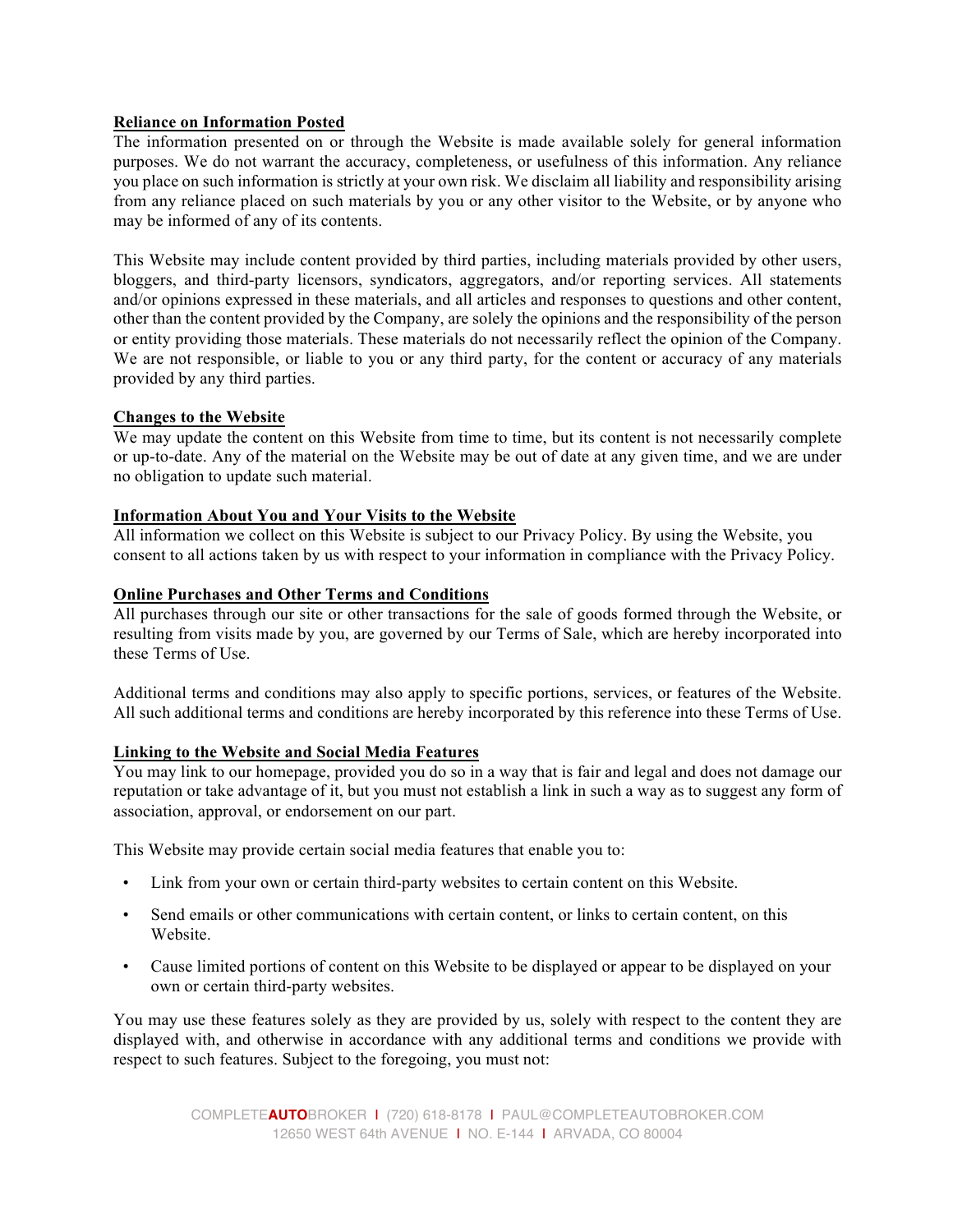- Establish a link from any website that is not owned by you.
- Cause the Website or portions of it to be displayed on, or appear to be displayed by, any other site, for example, framing, deep linking, or in-line linking.
- Link to any part of the Website other than the homepage.
- Otherwise take any action with respect to the materials on this Website that is inconsistent with any other provision of these Terms of Use.

You agree to cooperate with us in causing any unauthorized framing or linking immediately to stop. We reserve the right to withdraw linking permission without notice.

We may disable all or any social media features and any links at any time without notice in our discretion.

# **Links from the Website**

If the Website contains links to other sites and resources provided by third parties, these links are provided for your convenience only. This includes links contained in advertisements, including banner advertisements and sponsored links. We have no control over the contents of those sites or resources, and accept no responsibility for them or for any loss or damage that may arise from your use of them. If you decide to access any of the third-party websites linked to this Website, you do so entirely at your own risk and subject to the terms and conditions of use for such websites.

# **Geographic Restrictions**

The owner of the Website is based in the State of Colorado in the United States. We provide this Website for use only by persons located in the United States. We make no claims that the Website or any of its content is accessible or appropriate outside of the United States. Access to the Website may not be legal by certain persons or in certain countries. If you access the Website from outside the United States, you do so on your own initiative and are responsible for compliance with local laws.

## **Disclaimer of Warranties**

You understand that we cannot and do not guarantee or warrant that files available for downloading from the internet or the Website will be free of viruses or other destructive code. You are responsible for implementing sufficient procedures and checkpoints to satisfy your particular requirements for anti-virus protection and accuracy of data input and output, and for maintaining a means external to our site for any reconstruction of any lost data. TO THE FULLEST EXTENT PROVIDED BY LAW, WE WILL NOT BE LIABLE FOR ANY LOSS OR DAMAGE CAUSED BY A DISTRIBUTED DENIAL-OF-SERVICE ATTACK, VIRUSES, OR OTHER TECHNOLOGICALLY HARMFUL MATERIAL THAT MAY INFECT YOUR COMPUTER EQUIPMENT, COMPUTER PROGRAMS, DATA, OR OTHER PROPRIETARY MATERIAL DUE TO YOUR USE OF THE WEBSITE OR ANY SERVICES OR ITEMS OBTAINED THROUGH THE WEBSITE OR TO YOUR DOWNLOADING OF ANY MATERIAL POSTED ON IT, OR ON ANY WEBSITE LINKED TO IT.

YOUR USE OF THE WEBSITE, ITS CONTENT, AND ANY SERVICES OR ITEMS OBTAINED THROUGH THE WEBSITE IS AT YOUR OWN RISK. THE WEBSITE, ITS CONTENT, AND ANY SERVICES OR ITEMS OBTAINED THROUGH THE WEBSITE ARE PROVIDED ON AN "AS IS" AND "AS AVAILABLE" BASIS, WITHOUT ANY WARRANTIES OF ANY KIND, EITHER EXPRESS OR IMPLIED. NEITHER THE COMPANY NOR ANY PERSON ASSOCIATED WITH THE COMPANY MAKES ANY WARRANTY OR REPRESENTATION WITH RESPECT TO THE COMPLETENESS, SECURITY, RELIABILITY, QUALITY, ACCURACY, OR AVAILABILITY OF THE WEBSITE. WITHOUT LIMITING THE FOREGOING, NEITHER THE COMPANY NOR ANYONE ASSOCIATED WITH THE COMPANY REPRESENTS OR WARRANTS THAT THE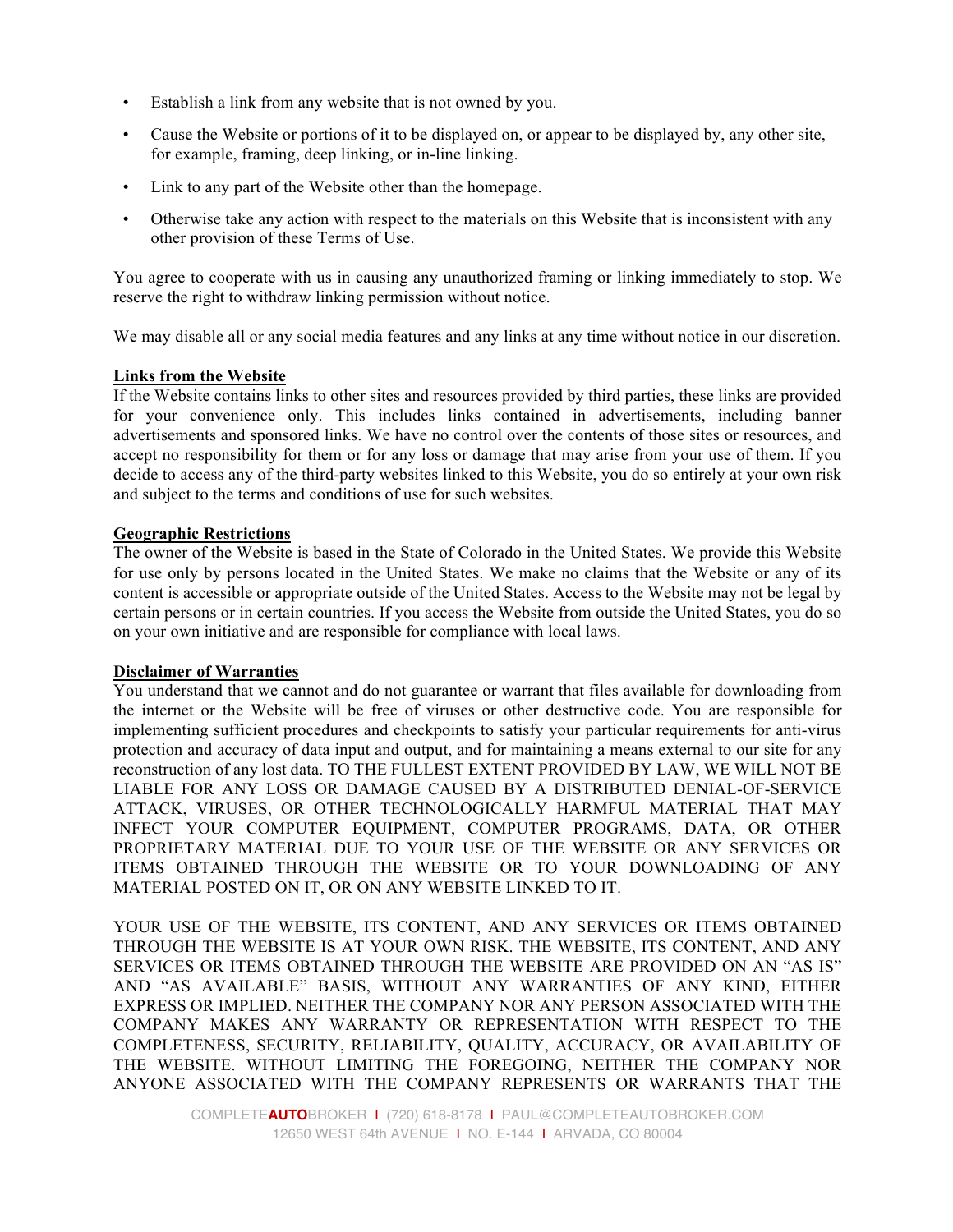WEBSITE, ITS CONTENT, OR ANY SERVICES OR ITEMS OBTAINED THROUGH THE WEBSITE WILL BE ACCURATE, RELIABLE, ERROR-FREE, OR UNINTERRUPTED, THAT DEFECTS WILL BE CORRECTED, THAT OUR SITE OR THE SERVER THAT MAKES IT AVAILABLE ARE FREE OF VIRUSES OR OTHER HARMFUL COMPONENTS, OR THAT THE WEBSITE OR ANY SERVICES OR ITEMS OBTAINED THROUGH THE WEBSITE WILL OTHERWISE MEET YOUR NEEDS OR EXPECTATIONS.

TO THE FULLEST EXTENT PROVIDED BY LAW, THE COMPANY HEREBY DISCLAIMS ALL WARRANTIES OF ANY KIND, WHETHER EXPRESS OR IMPLIED, STATUTORY, OR OTHERWISE, INCLUDING BUT NOT LIMITED TO ANY WARRANTIES OF MERCHANTABILITY, NON-INFRINGEMENT, AND FITNESS FOR PARTICULAR PURPOSE.

THE FOREGOING DOES NOT AFFECT ANY WARRANTIES THAT CANNOT BE EXCLUDED OR LIMITED UNDER APPLICABLE LAW.

### **Limitation on Liability**

TO THE FULLEST EXTENT PROVIDED BY LAW, IN NO EVENT WILL THE COMPANY, ITS AFFILIATES, OR THEIR LICENSORS, SERVICE PROVIDERS, EMPLOYEES, AGENTS, OFFICERS, OR DIRECTORS BE LIABLE FOR DAMAGES OF ANY KIND, UNDER ANY LEGAL THEORY, ARISING OUT OF OR IN CONNECTION WITH YOUR USE, OR INABILITY TO USE, THE WEBSITE, ANY WEBSITES LINKED TO IT, ANY CONTENT ON THE WEBSITE OR SUCH OTHER WEBSITES, INCLUDING ANY DIRECT, INDIRECT, SPECIAL, INCIDENTAL, CONSEQUENTIAL, OR PUNITIVE DAMAGES, INCLUDING BUT NOT LIMITED TO, PERSONAL INJURY, PAIN AND SUFFERING, EMOTIONAL DISTRESS, LOSS OF REVENUE, LOSS OF PROFITS, LOSS OF BUSINESS OR ANTICIPATED SAVINGS, LOSS OF USE, LOSS OF GOODWILL, LOSS OF DATA, AND WHETHER CAUSED BY TORT (INCLUDING NEGLIGENCE), BREACH OF CONTRACT, OR OTHERWISE, EVEN IF FORESEEABLE.

THE FOREGOING DOES NOT AFFECT ANY LIABILITY THAT CANNOT BE EXCLUDED OR LIMITED UNDER APPLICABLE LAW.

#### **Indemnification**

You agree to defend, indemnify, and hold harmless the Company, its affiliates, licensors, and service providers, and its and their respective officers, directors, employees, contractors, agents, licensors, suppliers, successors, and assigns from and against any claims, liabilities, damages, judgments, awards, losses, costs, expenses, or fees (including reasonable attorneys' fees) arising out of or relating to your violation of these Terms of Use or your use of the Website, including, but not limited to, your User Contributions, any use of the Website's content, services, and products other than as expressly authorized in these Terms of Use, or your use of any information obtained from the Website.

## **Governing Law and Jurisdiction**

All matters relating to the Website and these Terms of Use, and any dispute or claim arising therefrom or related thereto (in each case, including non-contractual disputes or claims), shall be governed by and construed in accordance with the internal laws of the State of Colorado without giving effect to any choice or conflict of law provision or rule (whether of the State of Colorado or any other jurisdiction).

Any legal suit, action, or proceeding arising out of, or related to, these Terms of Use or the Website shall be instituted exclusively in the federal courts of the United States or the courts of the State of Colorado, in each case located in the City and County of Denver, although we retain the right to bring any suit, action, or proceeding against you for breach of these Terms of Use in your country of residence or any other relevant country. You waive any and all objections to the exercise of jurisdiction over you by such courts